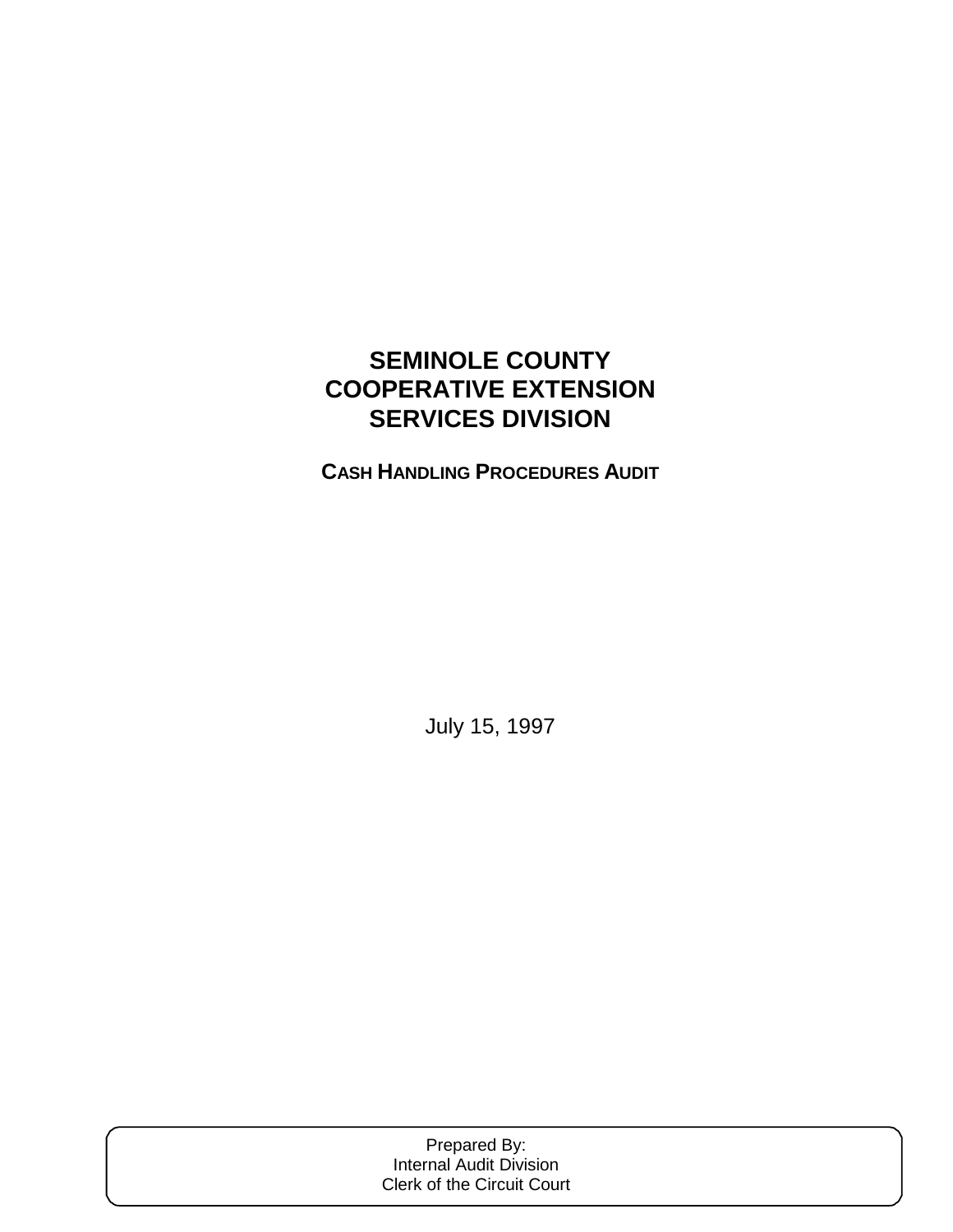# **TABLE OF CONTENTS**

# **Transmittal letter**

## **Introduction**

# **Findings and Recommendations**

| $\mathbf{1}$ . | No audit trail exists to ensure that all receipts received from a specific<br>fundraising event or activity are actually deposited in the applicable |
|----------------|------------------------------------------------------------------------------------------------------------------------------------------------------|
|                |                                                                                                                                                      |
|                |                                                                                                                                                      |
| 2.             |                                                                                                                                                      |
|                |                                                                                                                                                      |
|                |                                                                                                                                                      |
| 3.             |                                                                                                                                                      |
|                |                                                                                                                                                      |
|                |                                                                                                                                                      |
| 4.             | Receipts and/or Invoices are not always canceled to prevent reuse5                                                                                   |
|                |                                                                                                                                                      |
|                |                                                                                                                                                      |
|                | <b>Other Issues</b>                                                                                                                                  |
|                |                                                                                                                                                      |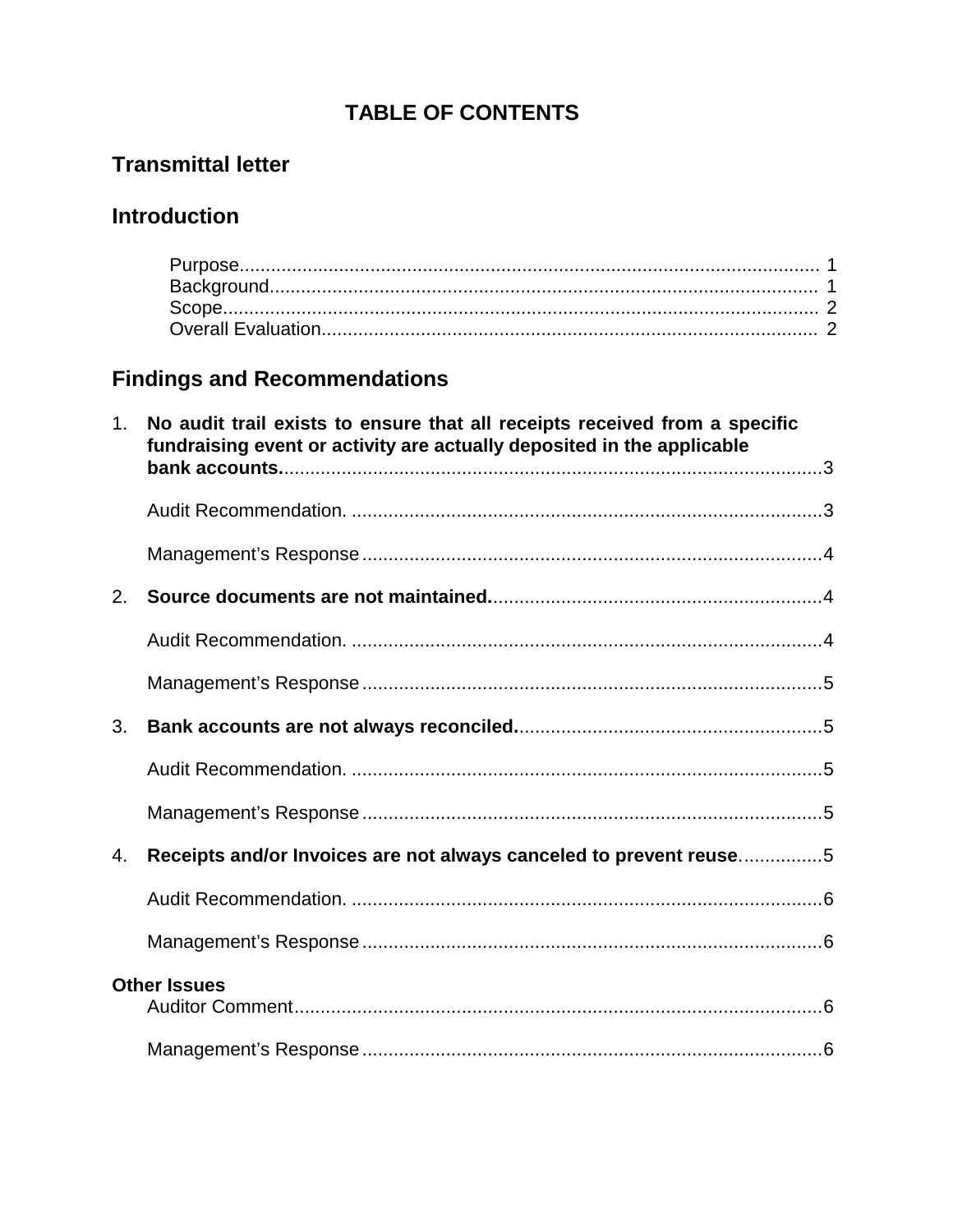## **DISTRIBUTION LIST**

BOARD OF COUNTY COMMISSIONERS Randall C. Morris Grant Maloy Dick Van Der Weide Win Adams Daryl McLain

> COUNTY MANAGER'S OFFICE Gary Kaiser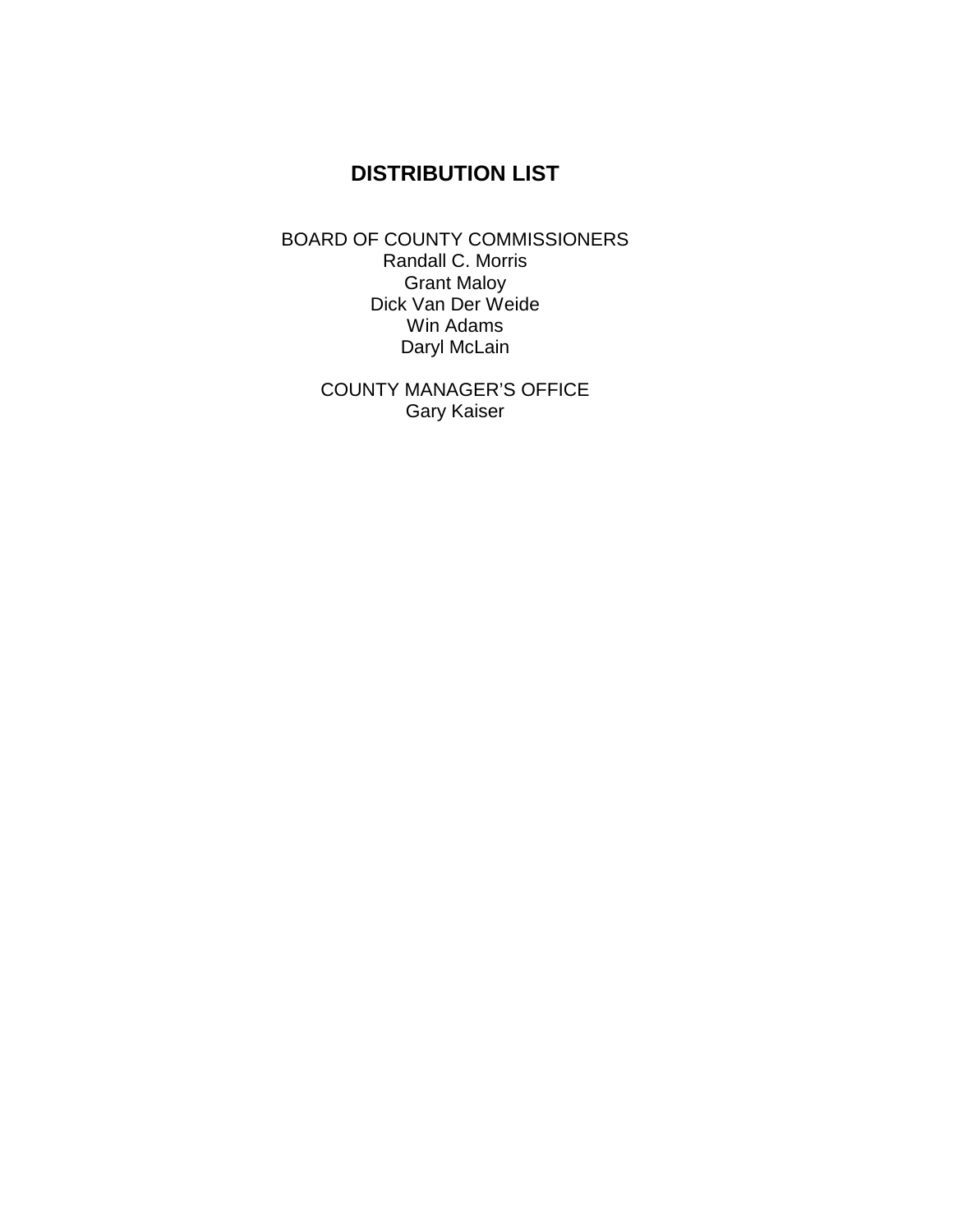July 15, 1997

The Board of County Commissioners Seminole County, Florida

Dear Commissioners:

 I am very pleased to present you with the attached final report of a review of cash handling procedures for selected accounts of the Cooperative Extension Services Division.

 The audit was conducted between April 1, 1997, and April 14, 1997; the draft report was completed and issued on May 23, 1997; and management's responses were received on June 27, 1997 and have been incorporated into the final report. Planned actions by management are responsive to conditions noted in the report. The audit was conducted in accordance with generally accepted government auditing standards.

 I would like to thank the personnel of the Cooperative Extension Services Division for their cooperation and assistance throughout the course of this audit. Their assistance is deeply appreciated.

With warmest regards, I am

Most cordially,

 Maryanne Morse Clerk of the Circuit Court Seminole County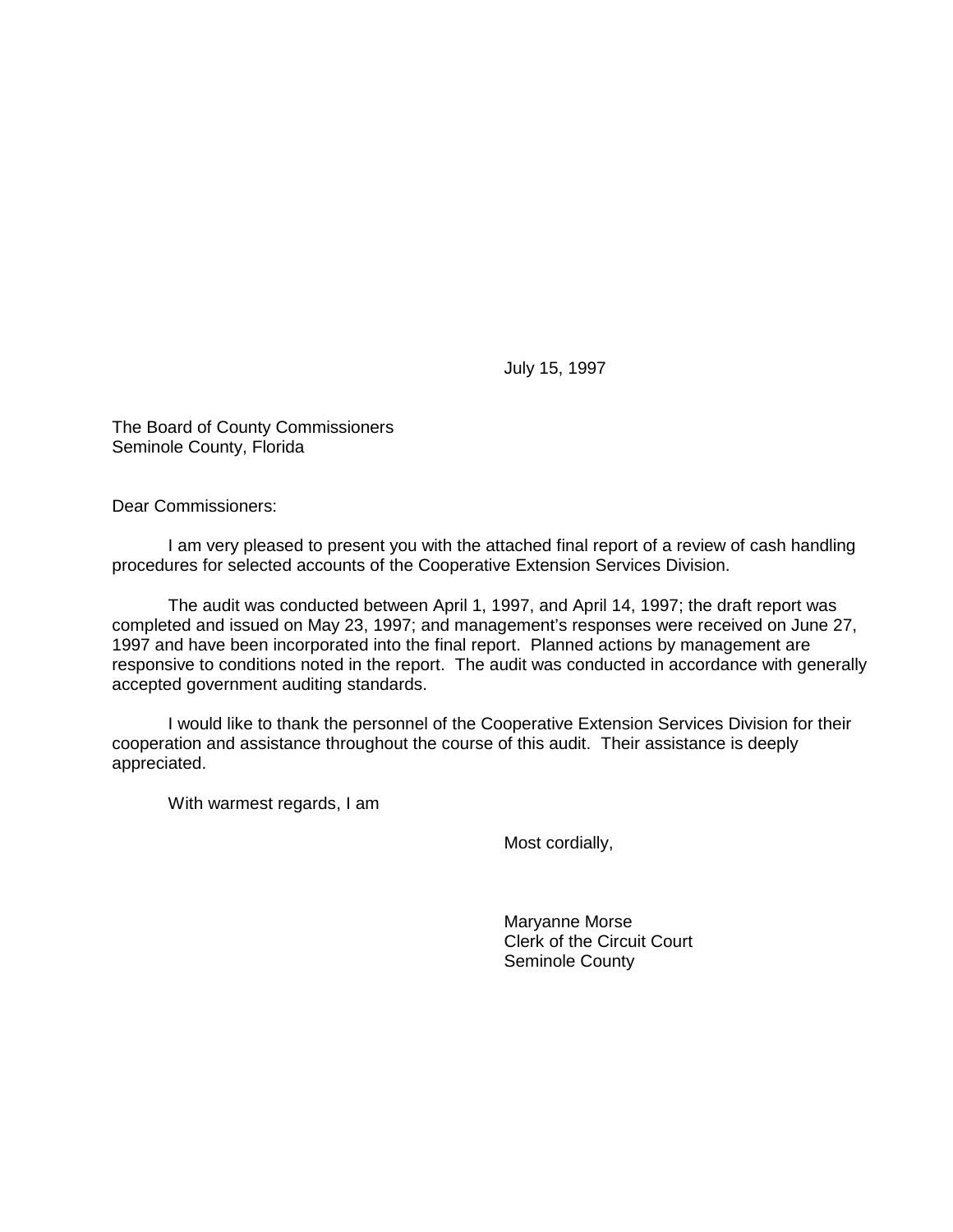## **SEMINOLE COUNTY**

## **COOPERATIVE EXTENSION SERVICES DIVISION**

## **REVIEW OF CASH HANDLING PROCEDURES FOR SELECTED ACCOUNTS**

The Internal Audit Division of the Clerk of the Circuit Court has completed a limited review of the cash handling procedures utilized by the Cooperative Extension Services Division (CES). This review was requested by the director of Library and Leisure Services Department.

## **PURPOSE**

The purpose of the review was to determine if cash handling procedures are adequate and operating effectively and within statute and county ordinance.

## **BACKGROUND**

The Florida CES was established as a part of the Institute of Food and Agricultural Sciences of the University of Florida by Federal and State Legislation. A formal Memorandum of Understanding was executed June 14, 1988, between Seminole County, the University of Florida, and the Institute of Food and Agricultural Sciences; outlining the responsibilities and relationships that exist between the CES and the Board of County Commissioners of Seminole County. The cost of this program is shared between the state, federal, and the county. The BCC is responsible for:

- Providing its share of the cost of salaries for the CES faculty; and,
- Providing office space and equipment, clerical support and personnel, office supplies, funding for travel and utilities, demonstration materials and other items needed for an efficient operation of the program.

The specific purpose of this organization is to extend the educational service of the university to the people of the state. Instruction and training in subjects relating to Agriculture, Home Economics, 4-H and Youth, Community and Natural Resource Development, and Sea Grant programs all are part of the service offered to the community. The laws creating the extension were specifically designed to ensure that the findings of research in these areas were communicated to the people.

Effective March 12, 1997, the administrative responsibility for the CES was reassigned from the County's Department of Health and Human Services to the County's Department of Library and Leisure Services. As part of the transition, the director of Library and Leisure Services Department requested that the Clerk of the Circuit Court perform an audit

| Prepared By:<br><b>Internal Audit Division</b> |  |
|------------------------------------------------|--|
| <b>Clerk of the Circuit Court</b>              |  |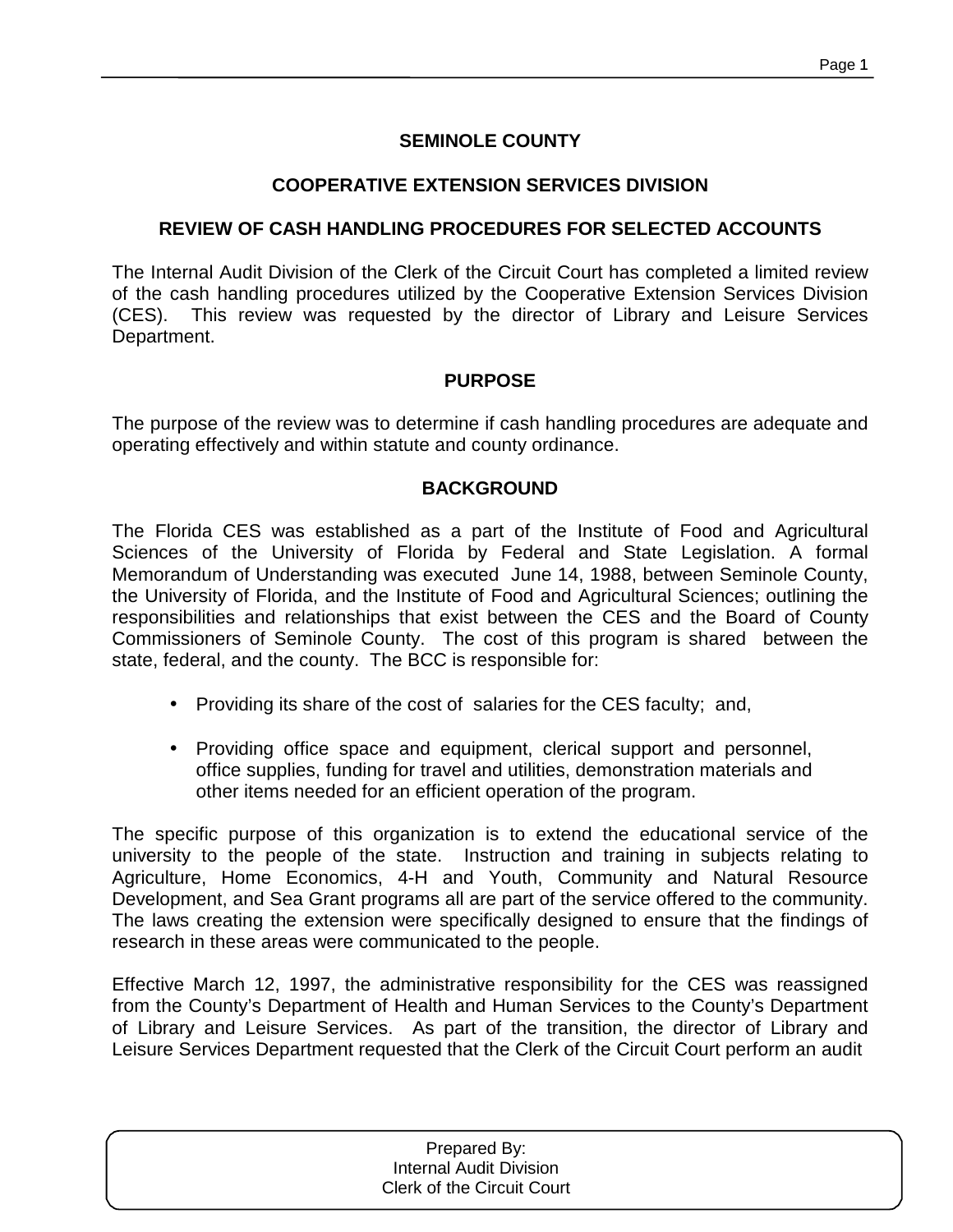of cash handling for the advisory accounts used by the CES. The six advisory accounts used by the staff and community volunteers include:

- Commercial Multi-County Vegetable;
- Soil Money;
- Commercial Horticulture;
- 4-H and Youth;
- Urban Horticulture; and,
- Family and Community Education.

## **SCOPE**

The scope of this review included an examination of the cash handling procedures for the CES advisory accounts. All source documents including bank accounts, canceled checks and supporting receipts processed from March 1, 1996 to March 1, 1997, were subject to review.

Our audit coverage included:

- Review of agreement between Seminole County, University of Florida, and the Institute of Food and Agricultural Services;
- Review of procedures and controls over cash handling for the advisory accounts used by the CES;
- Interviews of key personnel involved with the advisory accounts; and
- Other such auditing procedures considered necessary in the circumstances.

The audit field work was started on April 1, 1997, and completed on April 14th, 1997. The audit was conducted by Bill Carroll.

## **OVERALL EVALUATION**

It is our opinion that cash handling procedures should be revised to provide necessary internal controls, accountability, and accuracy in the receipt and disbursement of cash transactions. We found no evidence, however, that funds were being misappropriated or misused. Several recommendations relating to the procedures are included in the report that will serve as a basis for a follow-up audit to be conducted next year. The recommendations noted in this report have been reviewed with the CES manager and corrective actions are being implemented.

The details of the findings and recommendations are as follows.

| Prepared By:                      |  |
|-----------------------------------|--|
| <b>Internal Audit Division</b>    |  |
| <b>Clerk of the Circuit Court</b> |  |
|                                   |  |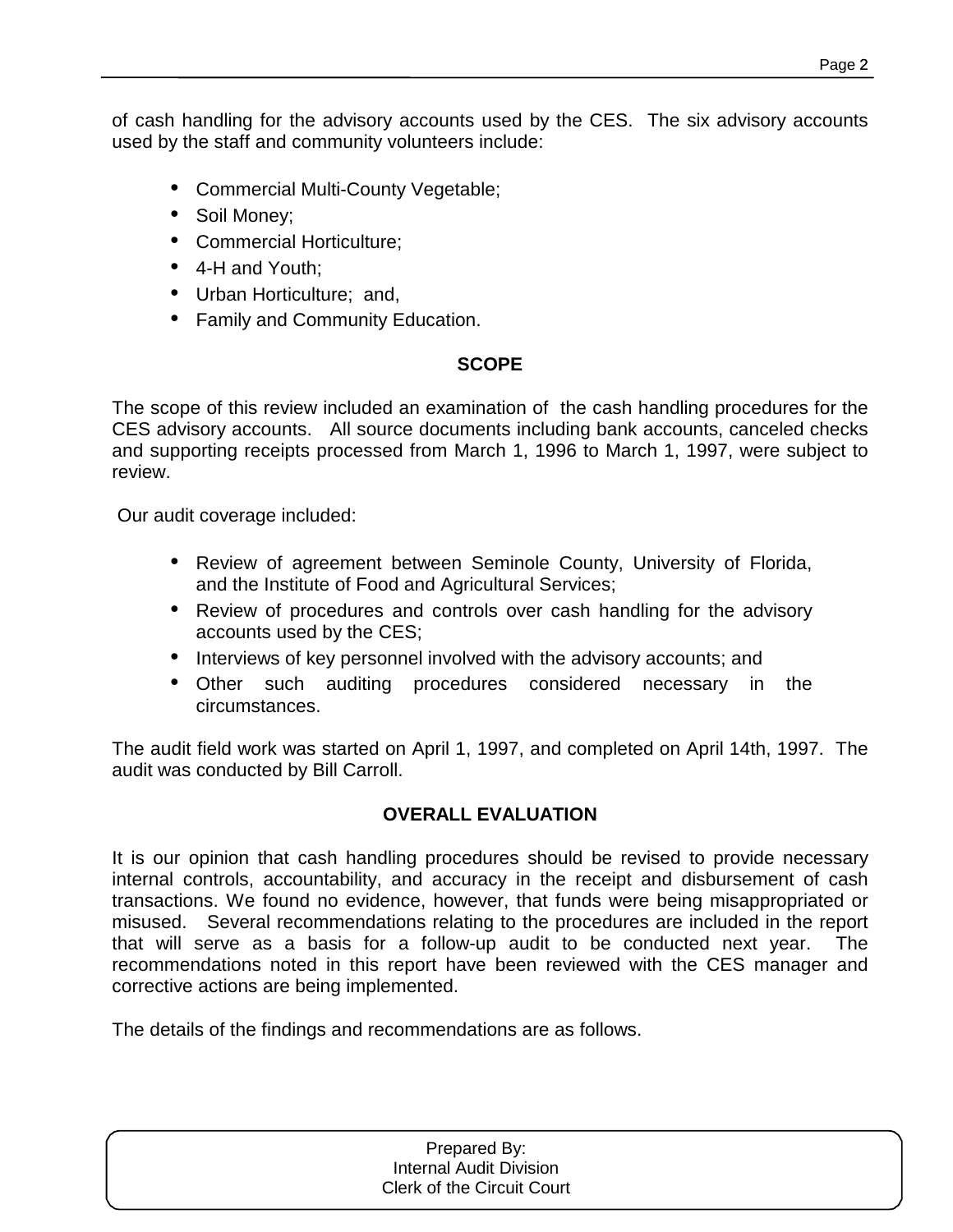## **FINDING NO. 1**

## **Finding**

## **No audit trail exists to ensure that all receipts received from a specific fundraising event or activity are actually deposited in the applicable bank accounts.**

The CES program raises money for educational programs through various activities such as plant sales, cookbook sales, garage sales, spaghetti dinners and other similar events. Monies received at these events are simply deposited in the appropriate bank account with no detailed record maintained of the total sales/cash received. In addition, cash and checks also are received from activities such as 4-H enrollments and training classes, and there is also no complete record to account for this money. Records should be maintained accurately so that receipts (cash and personal checks) can be traced from the accounting records for evidence of deposit (transmittal) and vice versa.

The controls over the 4-H account are further weakened because duties are not properly segregated. The same CES employee who receives cash is authorized to write 4-H checks, signs 4-H check requests, and reconciles the 4-H bank account. In addition, checks require only one signature.

## **Recommendation**

- 1. Develop a Sales/Cash Report to account for all cash/checks received at the fundraising events and other activities. The report will provide for the needed audit trail from receipt to the deposit. We have included an example of this report as an exhibit. (See Exhibit 1);
- 2. Serial numbered receipts should be issued for all cash and checks received from activities such as 4-H enrollments and training classes to ensure that receipts can be traced from the CES records to the evidence of deposit;
- 3. To strengthen internal controls, some duties being performed by the department secretary such as receiving cash and checks, making bank deposits, endorsing checks and check requests, and reconciling the bank account, should be reassigned; and
- 4. The bank account agreements should be revised to require two signatures on the checks for added control.

| Prepared By:                      |
|-----------------------------------|
| Internal Audit Division           |
| <b>Clerk of the Circuit Court</b> |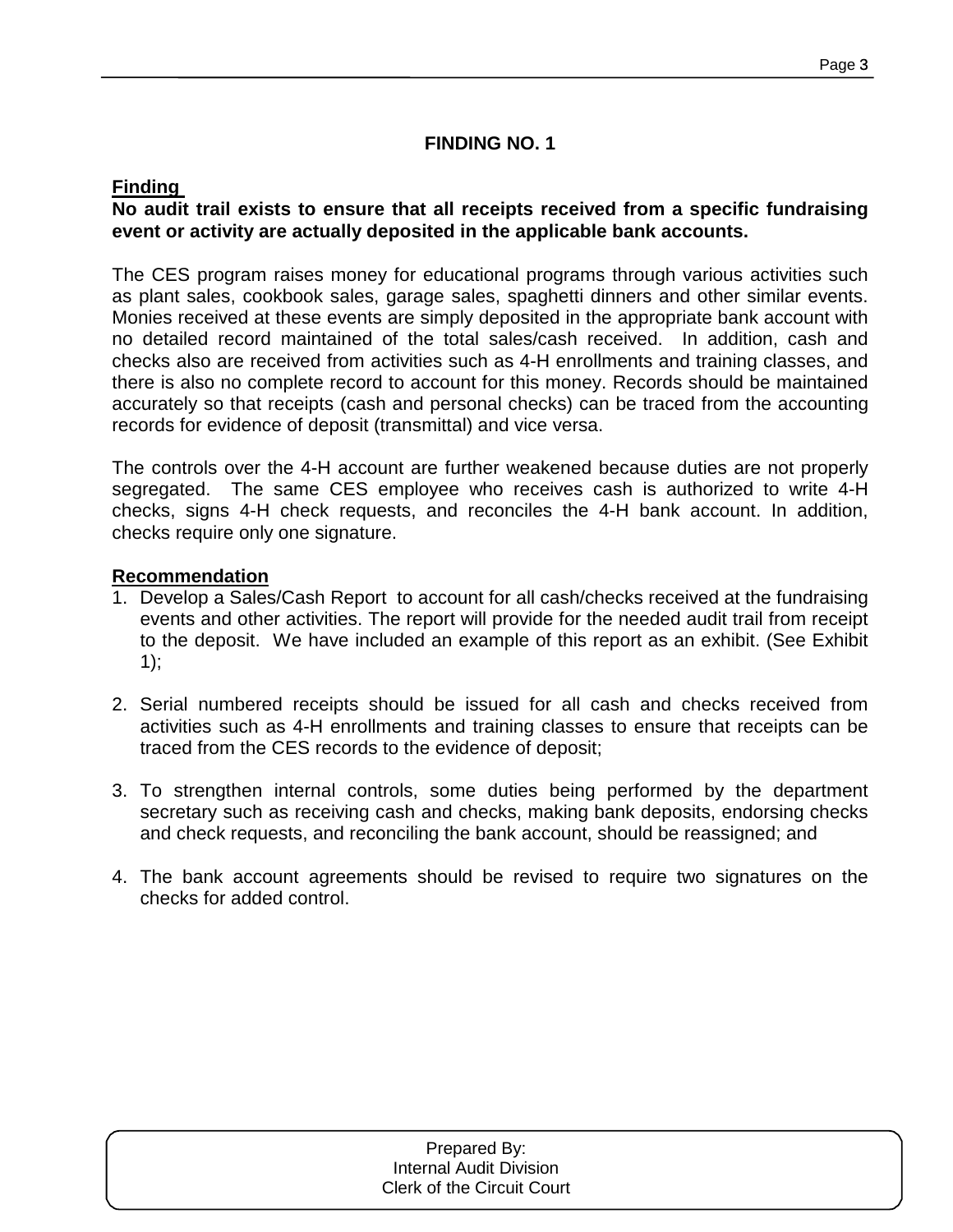#### **Management's Response**

Following are the procedures we plan to implement to correct this:

- 1. We are investigating alternatives to address this issue of receiving moneys. We are gathering information on both point of sale software and cash registers to control incoming moneys. As there will be a cost associated with either option, a final decision will be made in cooperation with the Department Director by December, 1997.
- 2. Each secretary is now using serially numbered receipts to create a paper trail for incoming moneys.
- 3. The agent responsible for each program will reconcile the bank account for the program. This will require that each agent obtain Quicken software on his/her computer and on the network by October, 1997.
- 4. All bank account agreements will require two signatures on the checks for added control. One signature will be that of a secretarial staff person and the other signature will be a volunteer who works in that subject area or is on the advisory committee. This is also the policy the University of Florida recommends (see attached).
- 5. Agents will submit bank statements and reconciliations to the Advisory Committees twice a year.

## **FINDING NO. 2**

## **Finding**

#### **Source documents are not maintained**.

The CES employee responsible for the Commercial Multi-County Vegetable account prepares a registration listing of all of the participants in his classes. He also records whether payments received from the participants were made in cash or by check. These listings can be used by an auditor to verify deposits to the bank statement; however, these listings are discarded after the course or meeting is completed. As a result, the audit trail no longer exists.

No policy had been established to save these documents; therefore, the individual is not aware that he needed to keep the registration listings. Source documents need to be available so that records may be audited and used to validate continuing education requirements.

#### **Recommendation**

Establish a policy to retain source documents in accordance with state and federal retention requirements.

| Prepared By:                      |
|-----------------------------------|
| <b>Internal Audit Division</b>    |
| <b>Clerk of the Circuit Court</b> |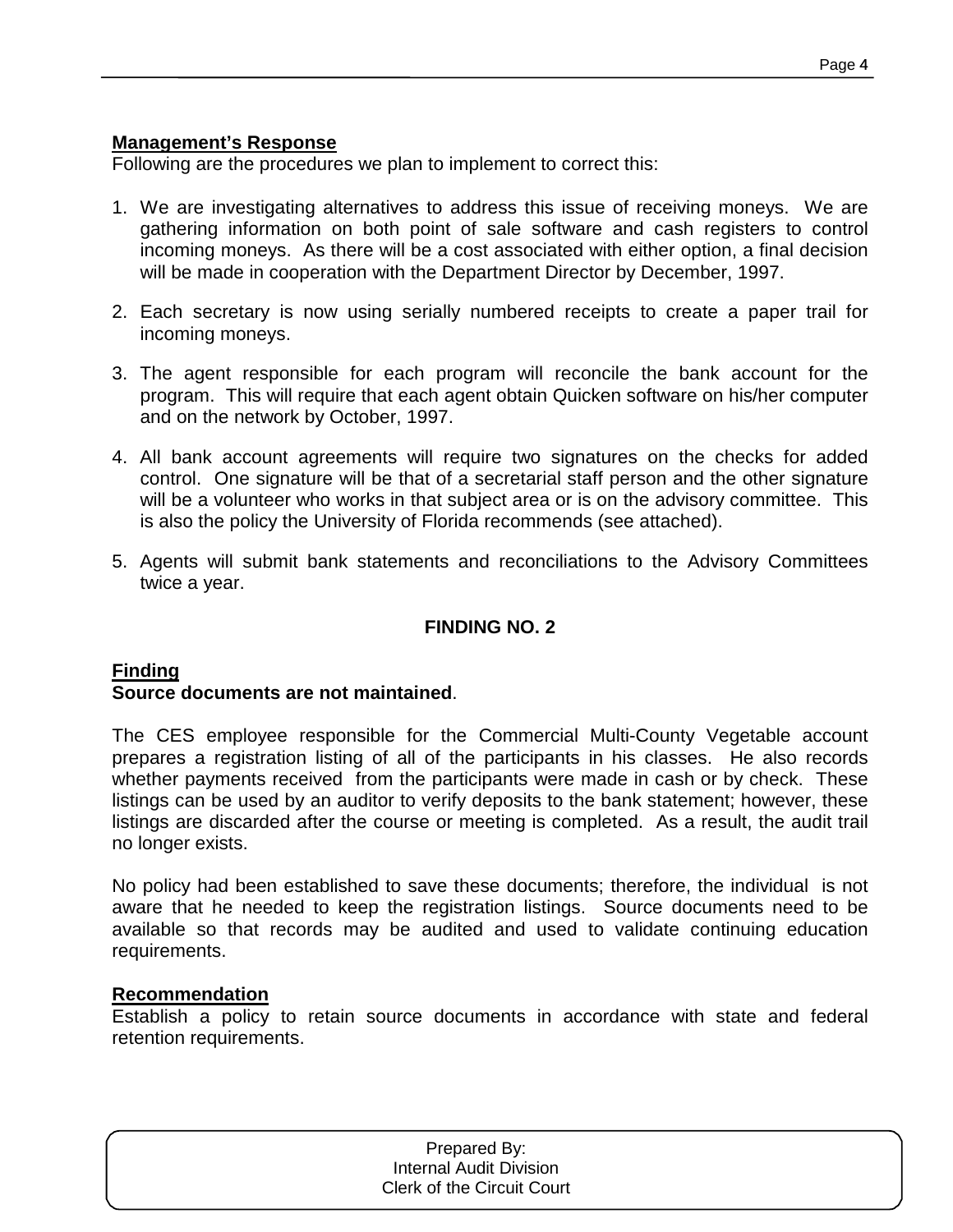## **Management's Response**

Procedures we plan to implement to correct this:

1. Training will be conducted on a one on one basis with files and how to properly use records retention. This training will be given by the Department Director's Office by September 1, 1997. A records retention schedule will be established at that time.

## **FINDING NO. 3**

## **Finding**

## **Bank accounts are not always reconciled.**

CES employees stated that it is not part of their duties or regular routine to reconcile their bank accounts on a regular basis. When, and if, an employee would reconcile a bank statement that reconciliation would amount to accepting the bank's balance and subtracting any outstanding checks. No comparison is made of the bank's balance to the check register. No balance is maintained in the register; deposits are not recorded; and bank charges are not subtracted. CES employees rely solely on the bank's records for a working balance.

## **Recommendation**

Bank reconciliations should be performed on a monthly basis by an individual not responsible for receiving or recording cash. We have included an example of a Reconciliation/Cash Proof form as an exhibit. (See Exhibit 2)

## **Management's Response**

Procedures we plan to implement to correct this:

- 1. Agents will use your Exhibit 2 (attached) to reconcile bank statements. We will keep with it: receipts for incoming money, the deposit slips, and the bank statements.
- 2. We will continue to use the Check Request form (attached).

## **FINDING NO. 4**

## **Finding**

## **Receipts and/or Invoices are not always canceled or voided to prevent reuse.**

Receipts and/or invoices are attached to check requests to support the payment made to vendors, and also to reimburse employees for incidental expenses. It was noted during the audit that it was not part on the normal routine to cancel these documents once payment is made. Additionally, some copies of receipts are used to support payments; rather than originals.

| Prepared By:                      |
|-----------------------------------|
| Internal Audit Division           |
| <b>Clerk of the Circuit Court</b> |
|                                   |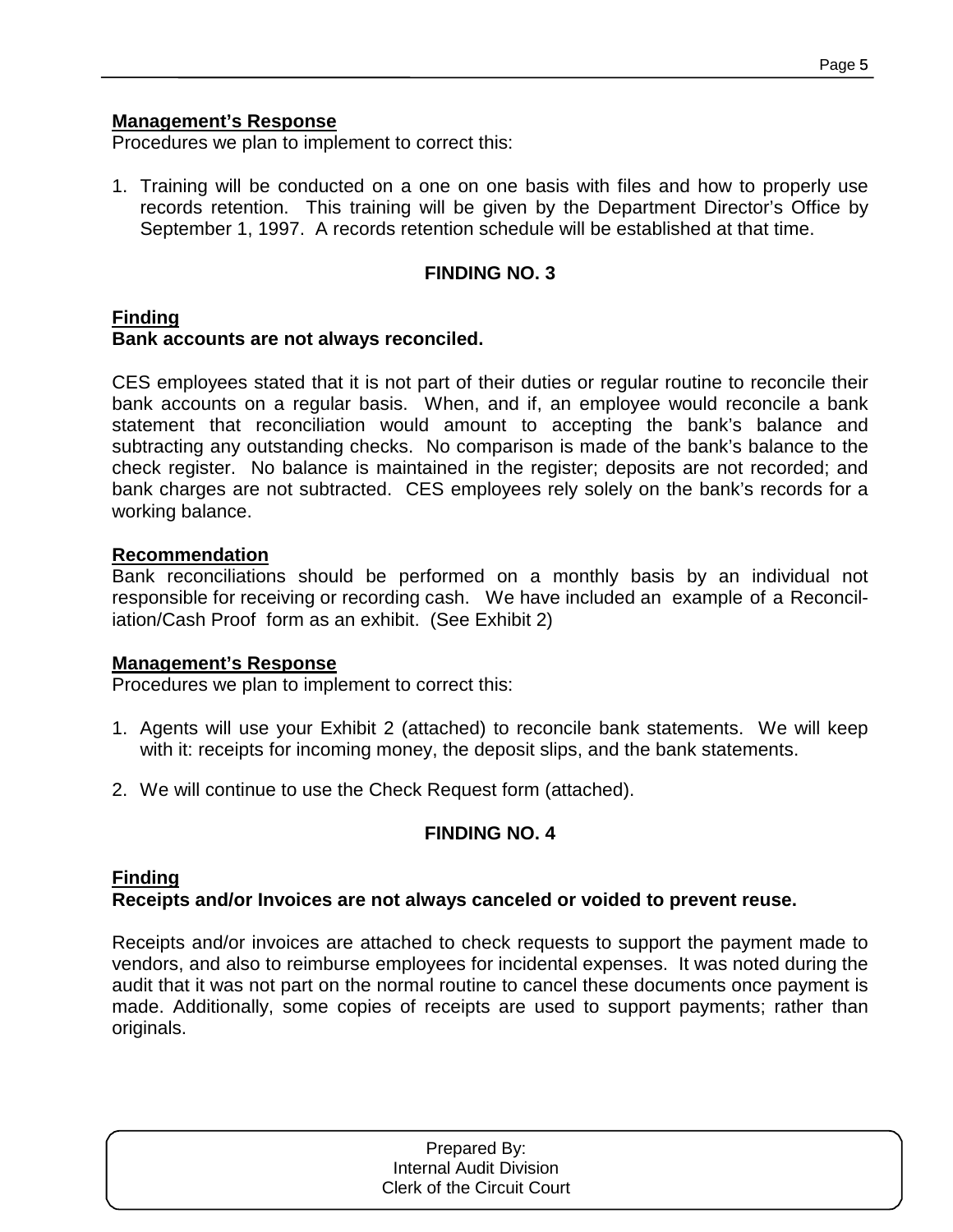## **Recommendation**

A sound system of internal control dictates that: (1) only original source documents are used to support payments; and (2) source documents should always be canceled after payment is processed. We are suggesting that as part of the routine for processing check request forms, that CES adopt a method to cancel or void receipts/invoices. Some organizations opt to use a "PAID" stamp while others opt to use a yellow highlighter or elect to simply perforate the receipt.

## **Management's Response**

Procedures we plan to implement to correct this:

- 1. All secretaries are now using a "PAID" stamp as a method to cancel or void receipts/invoices.
- 2. If an original source document is not available, an explanation of why it is not available will be made on the copied document.

## **OTHER ISSUES**

## **Auditor Comment**

The findings noted in this report are examples of situations in which policies need to be established, and a management plan to monitor for compliance should be implemented. Written policies are designed specifically to ensure that processes are consistent and in accordance with management's directives.

To ensure that processes are consistent, we are recommending that written policies be developed. The policies should address topics such as processing cash receipts, disbursements, source documents, retention of records, and bank reconciliations.

## **Management's Response**

Within the next year, detailed policies and procedures will be developed in processing cash receipts, disbursements, source documents, retention of records, and bank reconciliations to make sure processes are consistent and in accordance with management's directive.

| Prepared By:                      |  |
|-----------------------------------|--|
| <b>Internal Audit Division</b>    |  |
| <b>Clerk of the Circuit Court</b> |  |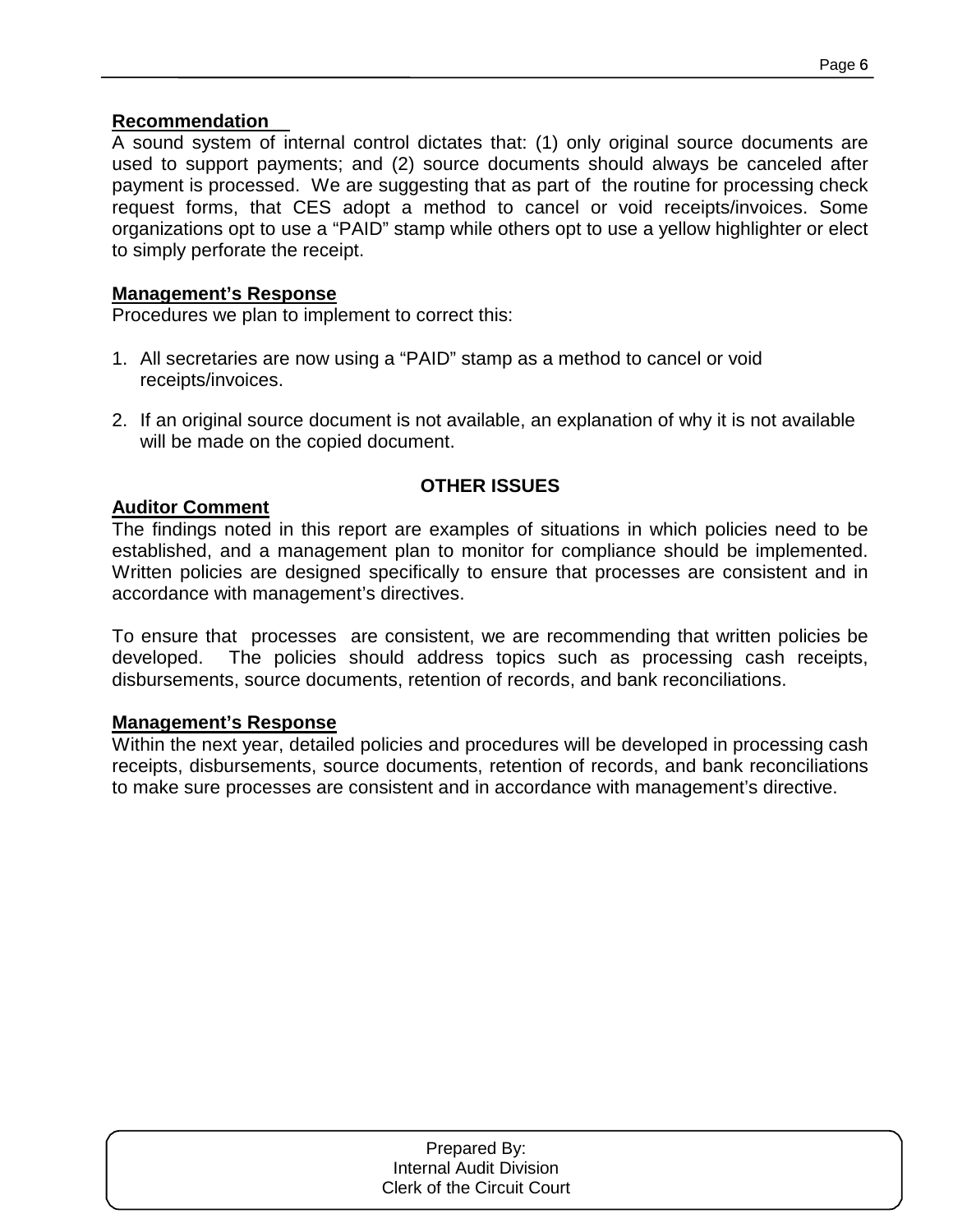## **COOPERATIVE EXTENSION SERVICE DIVISION**

## **SALES / CASH REPORT**

| FUND RAISING EVENT:                                                              |                                                                           |                   |
|----------------------------------------------------------------------------------|---------------------------------------------------------------------------|-------------------|
| Date: _______________________                                                    |                                                                           |                   |
| <b>BEGINNING CASH BALANCE ON HAND:</b>                                           |                                                                           | <b>TOTAL</b>      |
|                                                                                  | <b>Twenties</b><br><b>Tens</b><br><b>Fives</b><br><b>Ones</b><br>Quarters |                   |
|                                                                                  | <b>Dimes</b><br><b>Nickels</b>                                            |                   |
|                                                                                  | Pennies                                                                   |                   |
|                                                                                  |                                                                           | <b>SUBTOTAL</b>   |
| <b>SALES/RECEIPTS COLLECTED:</b>                                                 |                                                                           | <b>TOTAL</b>      |
|                                                                                  | <b>Checks</b><br>Cash                                                     |                   |
|                                                                                  |                                                                           | <b>SUBTOTAL</b>   |
| <b>MISCELLANEOUS EXPENSES INCURRED:</b>                                          |                                                                           | <b>TOTAL</b>      |
|                                                                                  | <b>Supplies</b><br>Fees                                                   |                   |
|                                                                                  | Other                                                                     |                   |
| <b>Total Cash to be Accounted For</b><br><b>Variance</b><br><b>TOTAL DEPOSIT</b> |                                                                           | <b>SUBTOTAL</b>   |
|                                                                                  |                                                                           | Date:____________ |